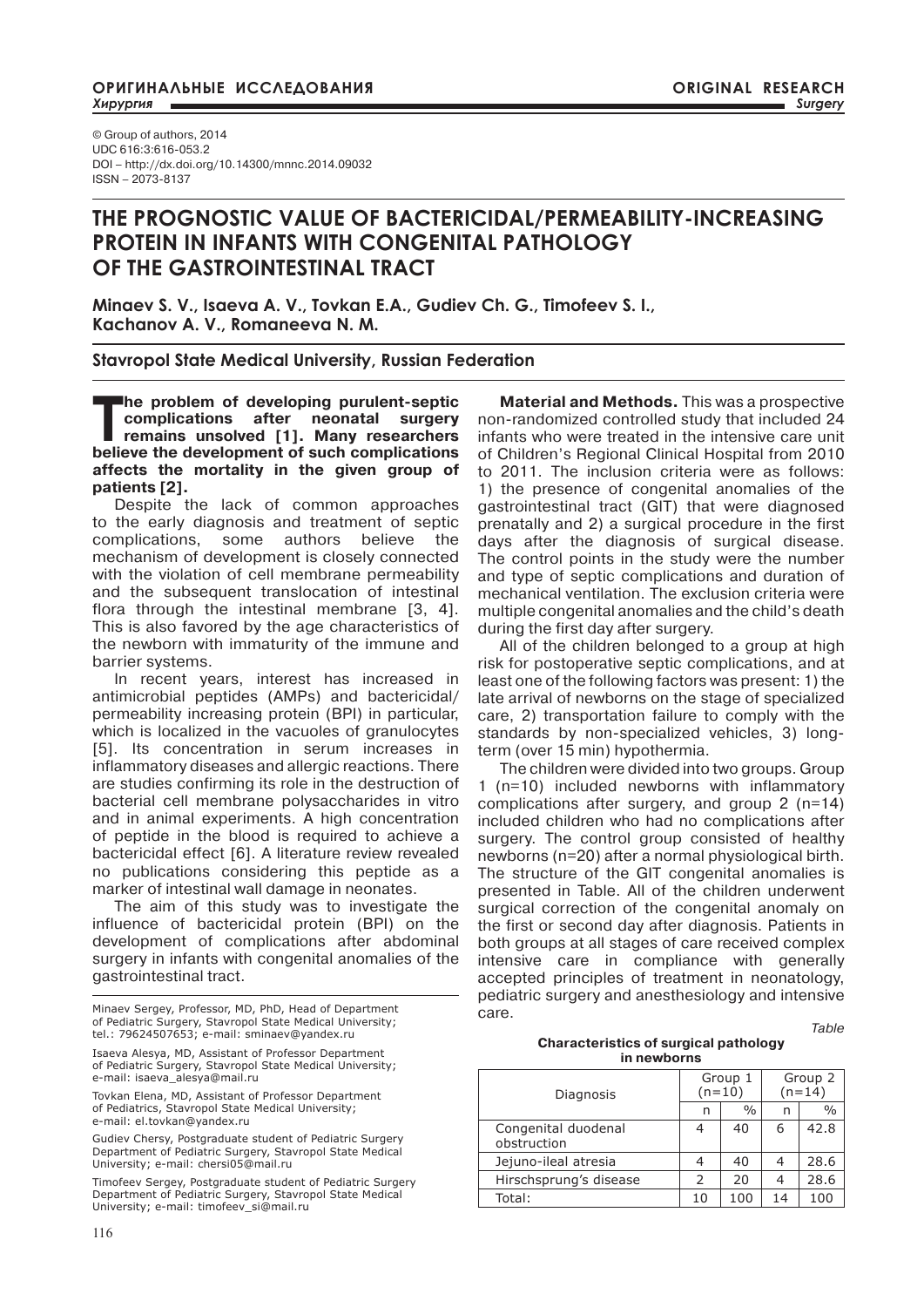### **МЕДИЦИНСКИЙ ВЕСТНИК СЕВЕРНОГО КАВКАЗА 2014. Т. 9. № 2**

following blood parameters were determined: total protein, electrolytes (Na, Ca, K), sugar, creatinine, urea and liver enzymes (ALT, AST, alkaline phosphatase). The blood plasma BPI level was determined in the children preoperatively and on the  $1<sup>st</sup>$ ,  $3<sup>rd</sup>$ ,  $7<sup>th</sup>$  and 14<sup>th</sup> postoperative days. The level of BPI «BCM Diagnostics» was determined using an ELISA.

The analysis of the reliability of the differences between the groups was carried out by methods of variation statistics using the licensed computer program Statistica 6.0. The data were reviewed using the Shapiro-Wilk method to choose an adequate method of statistical analysis. This result (p=0.36) suggests the need for nonparametric statistical methods. We used the Wilcoxon test to analyze the statistical reliability between the groups. The critical significance level (p) for verification of the statistical hypotheses in this study was set at 0.05. The median (Me) interquartile range was 25 – 75 %.

**Results.** In group 1, the post-operative complications included anastomotic obstruction (n=2), leakage at the anastomosis and prolonged adynamic ileus (n=3), and sepsis or pneumonia (n=5).

The level of BPI in group 1 was 3.33 (2.74–4.51) ng/ml preoperatively and 4.49 (1.48–5.7) ng/ml on the first postoperative day. After 3 days, the BPI level increased markedly to 15.75 (3.32–50.5) ng/ ml and then decreased gradually on day 7 to 4.425 (3.38–55.4) ng/ml and to 3.23 (0.01–30.9) ng/ml 14 days after the operation (Fig. 1).



*Fig. 1.* BPI dynamics in infants with inflammatory complications

In group 2, the BPI level was 10.5 (3.35–19.05) ng/ml preoperatively. On the 1st postoperative day, it decreased to 2.755 (1.835–6.545) ng/ml, and on postoperative day 3, the level remained stable at 2.915 (1.37–55.5) ng/ml. The BPI level increased on the 7<sup>th</sup> postoperative day to 33.45 (21.7–45.2) ng/ml and remained unchanged by the  $14<sup>th</sup>$  postoperative day at 34.5 (34.5–34.5) ng/ml (Fig. 2).



*Fig. 2.* BPI dynamics in newborns without inflammatory complications

When comparing the baseline BPI level, which increases the permeability of the cells in the treatment groups, using the Wilcoxon test, significant differences were detected (p>0.05). Significant differences (p>0.05) were detected between the serum BPI level in the serum of children in group 1 and group 2. There was a statistically significant (p<0.05) increase in the serum BPI level in group 1 on the 3rd postoperative day. The level of bactericidal protein was significantly higher on the 1st postoperative day (p<0.05) in group 2.

**Discussion.** The production of AMPs is commonly considered a primitive mechanism of immunity. The antimicrobial activity of saliva largely depends on histidine-rich AMPs known as histatins. Many more AMPs and AMP-like proteins exist and exhibit various functions apart from their antimicrobial properties. The AMP-like protein of the neutrophil granule content, bactericidal/permeability increasing protein (BPI), is able to permeabilize bacterial membranes and function as an opsonin [7]. BPI stored in azurophil granules is a major constituent of neutrophils (0.5 to 1 % of total protein) and is present in eosinophils in smaller amounts. The epithelial cells of the oral, gastrointestinal and female genital tracts produce BPI [8].

The potent and selective antibiotic and endotoxin-neutralizing properties of BPI manifest with nM concentrations of either the full-length BPI molecule or rBPI21 stimulated extensive preclinical and clinical testing of rBPI21. In a variety of animal models, recombinant human BPI (rBPI) and its amino-terminal derivate (rBPI21) were protective against lethal and sub-lethal challenges with Gram-negative bacteria and endotoxin [5]. Subsequent studies in humans, including studies in meningococcal sepsis, showed a significant protective effect of BPI, although it is not yet sufficient to be approved for clinical application. These studies strongly suggested that BPI can act *in vivo* to help resolve Gram-negative bacteria infections and endotoxin-induced inflammation [9]

In an open label, dose-escalation phase I/II trial, 26 pediatric patients with fulminant meningococcal sepsis were treated with rBPI21 administered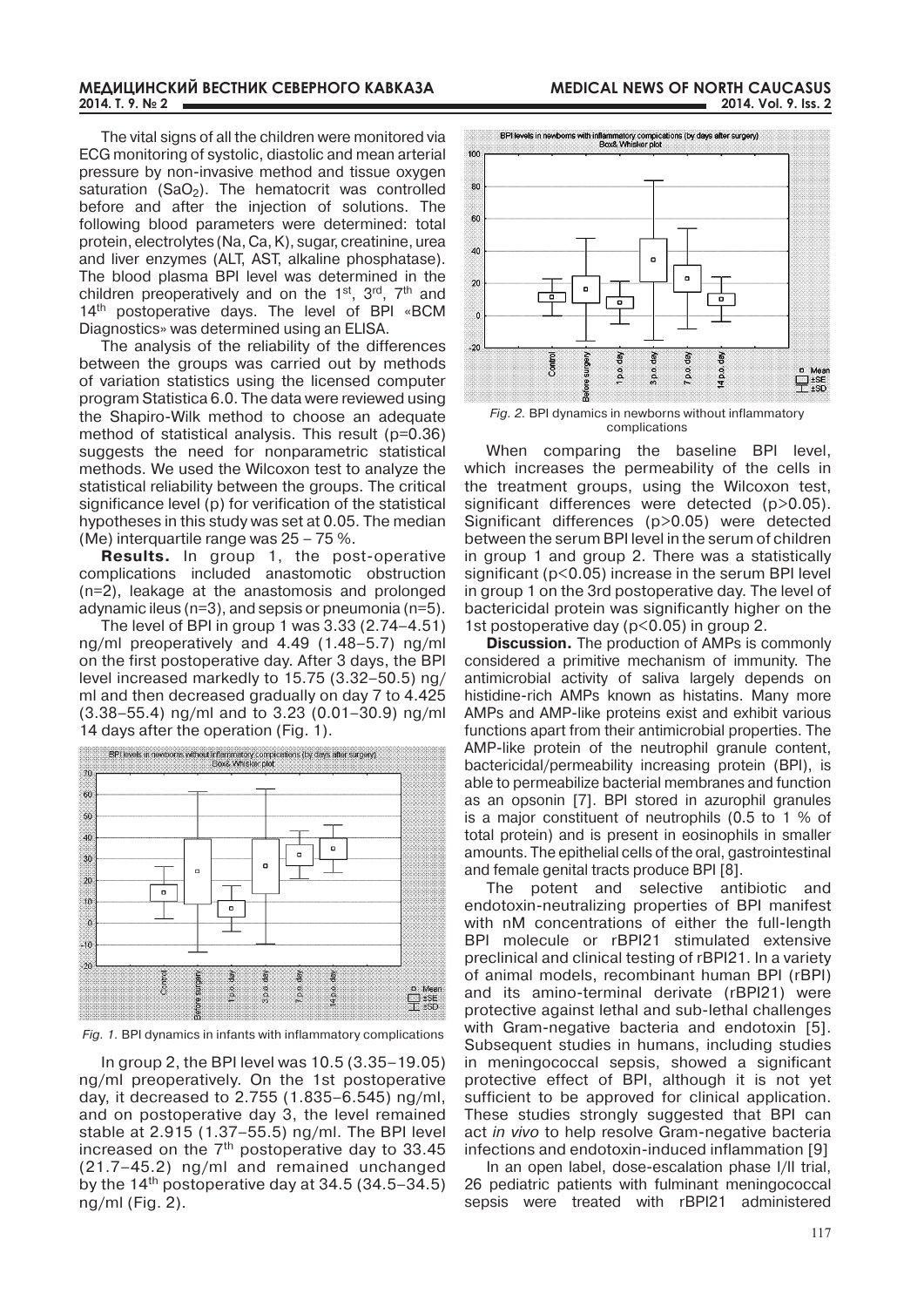intravenously. Only one of the patients (4 %) died, which favorably compared to a historical control group with 20 % mortality (11 of 54 patients). In a subsequent phase III, randomized, placebo-controlled trial, 190 patients received rBPI21 and 203 received placebo. The beneficial effect of rBPI21 could be confirmed. The reduction in mortality did not reach statistical significance, probably because the study was underpowered by an inappropriate design not taking into account the high mortality of patients in the time between recruitment and drug administration [10].

BPI can induce apoptosis in human vascular endothelial cells *in vitro* and inhibit their migration in a wound assay [11]. The amino-terminal part of BPI (rBPI21) inhibited ischemia-induced or diabetesinduced neo-vascularization in the retina of mice, suggesting an antiangiogenetic effect of BPI. It is conceivable that BPI could impair the vascular access of GNB by inhibiting neo-angiogenesis in settings where chronic neutrophilic inflammation prevails, e.g., in inflammatory bowel diseases [12].

# **References**

- 1. Grosfeld J. L., Othersen H. B. A tribute to Orvar Swenson on his 100th birthday. *J. Pediatr. Surg*. 2009;44(2):475. doi: 10.1016/j.jpedsurg.2009.01.004.
- 2. Warner B. W. Adaptation: paradigm for the gut and an academic career. *J. Pediatr. Surg*. 2013;48(1):20-26. doi: 10.1016/j.jpedsurg.2012.10.014.
- 3. Minaev S. V., Obozin V. S., Barnash G. M., Obedin A. N. The influence of enzymes on adhesive processes in the abdominal cavity. *Eur. J. Pediatr. Surg*. 2009;19(6):380- 383. doi: 10.1055/s-0029-1241847.
- 4. Minaev S. V., Tovkan E. A., Kachanov A. V., Isaeva A. V. An improvement of treatment newborns optimization of management of necrotizing enterocolitis in newborns. *Medicinskii Vestnik Severnogo Kavkaza. – Medical News of North Caucasus*. 2013;8(3):30-34. doi: 10.14300/ mnnc.2013.08007.
- 5. Zasloff M. Antimicrobial peptides of multicellular organisms. *Nature.* 2002;415(6870):389-395.
- 6. Rowland K. J., Yao J., Wang L. et al. Up-regulation of hypoxia-inducible factor 1 alpha and hemodynamic responses following massive small bowel resection. *J. Pediatr. Surg*. 2013;48(6):1330-1339. doi: 10.1016/j.jpedsurg.2013.03.031.

# **THE PROGNOSTIC VALUE OF BACTERICIDAL/ PERMEABILITY-INCREASING PROTEIN IN INFANTS WITH CONGENITAL PATHOLOGY OF THE GASTROINTESTINAL TRACT**

MINAEV S. V., ISAEVA A. V., TOVKAN E. A., GUDIEV CH. G., TIMOFEEV S. I., KACHANOV A. V., ROMANEEVA N. M.

The aim of this study was to investigate the influence of bactericidal/permeability-increasing protein (BPI) on the development of complications after abdominal surgery in infants

We investigated the intestinal hormone levels in the blood before and after surgery (1, 3, 7 and 14 postoperative days) in 24 infants with congenital intestinal obstruction anomaly and atresia. The children were divided into group 1 (N=10), which included newborns with inflammatory complications after the surgery, and group 2 (N=14), which included newborns without inflammatory complications. Twenty infants without operative treatment formed the control group. The level of BPI was determined by ELISA.

BPI is a pluripotent protein located in neutrophils and tissue that likely plays a pivotal role in host defense against microorganisms and endotoxin by means of its antibiotic and endotoxin-neutralizing and disposing functions. Further studies are needed to understand how BPI expression is controlled in different tissue cells. A better understanding of the regulation of BPI expression in epithelial and connective tissue settings may suggest novel approaches to increase the local antibacterial and anti-inflammatory properties and may be especially useful in newborns with congenital GI anomalies.

# **Conclusion**

1. The high level of BPI after surgery in infants with a congenital anomaly on the first postoperative day is a favorable prognostic sign regarding the disease outcome.

2. Initially, low levels of BPI in the serum of a child in conjunction with increased levels on the third day can serve as a marker of an unfavorable outcome, but further research is required in this area.

- 7. Schultz H., Weiss J. P. The bactericidal/permeability increasing protein (BPI) in infection and inflammatory disease. *Clin. Chim. Acta.* 2007;384(1-2):12-23.
- 8. Minaev S. V., Kirgizov I. V., Obedin A. N. et al. Monitoring of inflammatory complications development in the newborns with congenital pathology of the gastrointestinal tract. *Medicinskii Vestnik Severnogo Kavkaza. – Medical News of North Caucasus*. 2013;8(2):30-33.
- 9. Cahill R. A., Wang J. H., Redmond H. P. Enteric bacteria and their antigens may stimulate postoperative peritoneal adhesion formation. *Surgery*. 2007;141(3):403-410.
- 10. Giroir B. P., Scannon P. J., Levin M. Bactericidal/permeability-increasing protein – lessons learned from the phase III, randomized, clinical trial of rBPI21 for adjunctive treatment of children with severe meningococcemia. *Crit. Care Med*. 2001;29(7 Suppl):S130-135. Review.
- 11. Yamagata M., Rook S. L., Sassa Y. et al. Bactericidal/permeability-increasing protein's signaling pathways and its retinal trophic and anti-angiogenic effects. *Faseb. J.* 2006;20(12):2058-2067.
- 12. Wiesner J., Vilcinskas A. Antimicrobial peptides. The ancient arm of the human immune system. *Virulence.* 2010;1(5):440-464. doi: 10.4161/viru.1.5.12983.

# **ПРОГНОСТИЧЕСКАЯ ЗНАЧИМОСТЬ БАКТЕРИЦИДНОГО БЕЛКА, ПОВЫШАЮЩЕГО ПРОНИЦАЕМОСТЬ КЛЕТОК У НОВОРОЖДЕННЫХ С ВРОЖДЕННОЙ ПАТОЛОГИЕЙ ЖКТ**

С. В. МИНАЕВ, А. В. ИСАЕВА, Е. А. ТОВКАНЬ, Ч. Г. ГУДИЕВ, С. И. ТИМОФЕЕВ, А. В. КАЧАНОВ, Н. М. РОМАНЕЕВА

Цель: установить прогностическую значимость бактерицидного белка, повышающего проницаемость клеток (BPI), в развитии осложнений у новорожденных с хирургической патологией ЖКТ.

У 24 новорожденных с врожденной хирургической патологией ЖКТ перед операцией и на 1, 3, 7, 14 послеоперационные сутки исследовали уровень BPI в сыворотке крови. Были выделены 2 группы: группа № 1 (n=10) – дети с послеоперационными осложнениями, группа № 2 (n=14) – дети без осложнений.

Уровень BPI перед операцией в группе № 2 был выше, чем в группе № 1 (10.5 ng/ml (3,35– 19,05) и 3,33 ng/ml (2,74–4,51), p<0,05, соот-